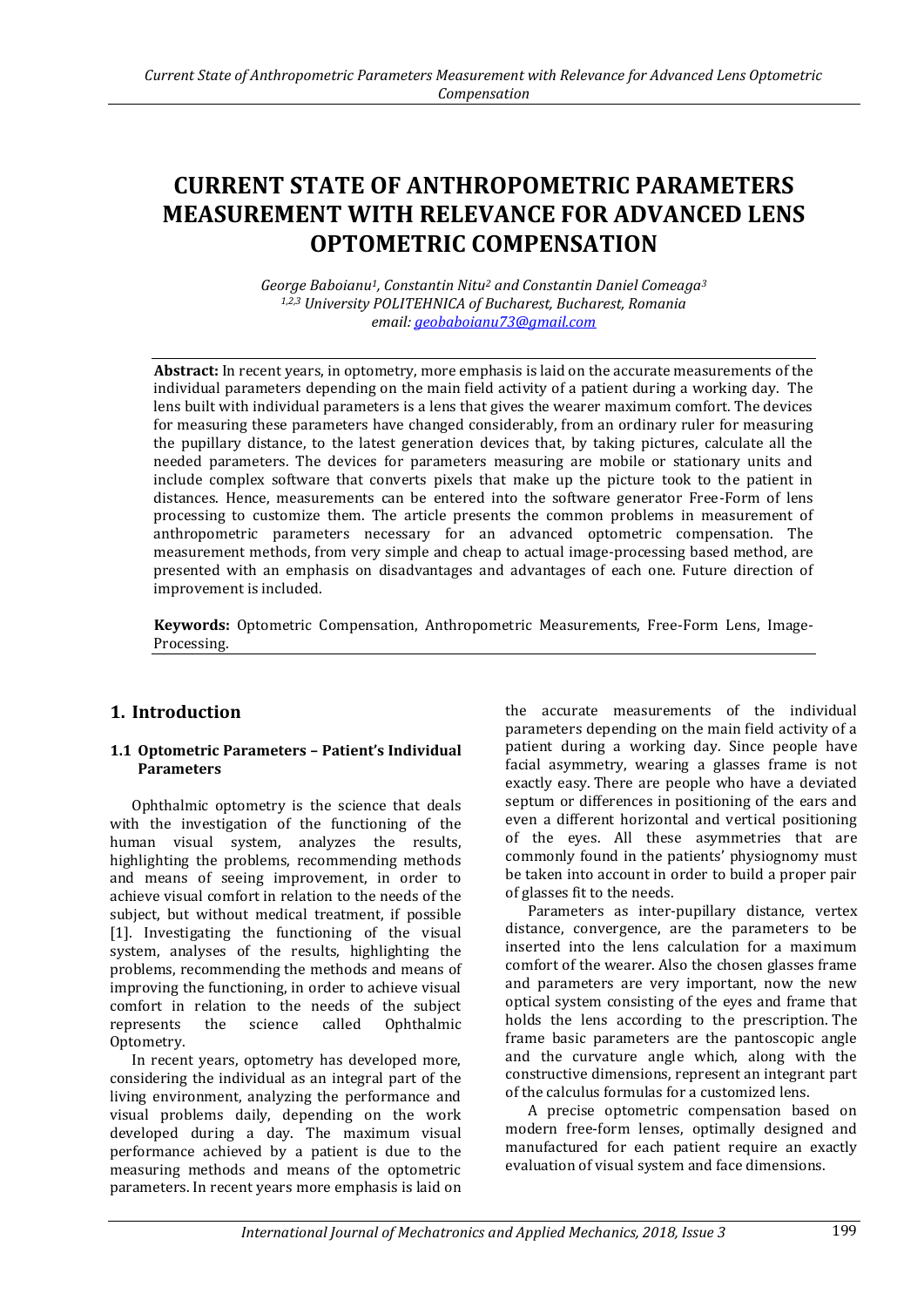### **1.2 Pupillary Distance**

The pupillary distance or the interpupillary distance is the distance measured in millimeters between the centers of the pupils and it is used in glasses prescription. Positioning the lenses correctly, according to the pupil center is vital to achieve optimal results in vision correction or for the improvement of the visual quality.

The pupillary distance value varies from one person to another taking into account gender, ethnicity, age, region and other values. There is a difference between men and women and between US and European or between Asia and America. Thus, for people in Europe, where Romania falls in, the normal value for adults is between 53 and 67 mm and for children between 40 and 54 mm. These are the most common values which can be within normal limits, however the most common values among men in proportions of over 50% is of 69 mm and of 64 mm among women.[2]

Although the pupil is a circular hole located in the center of the iris diaphragm of anyone's eyes, its diameter normally varies between 2 to 5 mm,

according to the age (higher in children, lower in elders) and to the brightness to which the eye is exposed to, or in the case of certain functional states of the eye. It was observed that in 80% of people, the left and right intervals are not symmetrical, the difference reaching up to 5 mm (generally the left side is lower).

#### **1.3 Vertex BVD Distance (back vertex distance)**

Vertex distance, the distance between the cornea and the posterior surface of the lens, is the parameter necessary to simulate the movement of the eyes behind the lens and optimizing the visual areas. This vertex distance is of approximately 12 to 14 mm, but it varies from person to person and there are many cases in which the same person has different vertex distances for each eye, separately.

The vertex distance is assumed in standard lens manufacturing of 12 mm and a positioning of the glasses frames closer or further away from your eyes, more or less influences, depending on the patient, the visual comfort(see Fig. 1.) [3].



*Figure 2: The pupillary distance on the center right and left interval, measured from the center of the nasal pyramid/ Vertex distance - the distance between the plan tangent to cornea and the posterior tangential plan of the lens.[3]*

### **1.4 Convergence**

Convergence is described by the movement of the eyeball around its center of rotation. This movement of the eyeball occurs when the eye move the sight from infinity to close spaces. When we read or work within a small distance, convergence is maximum, pupils approaching the nose (see Fig. 2.). This movement of the eyeball is not identical in all individuals, convergence is more pronounced or not, depending on several factors such as the diameter of the eyeball, power accommodative various pathological conditions, etc.. There are people who don't have convergence. This rotation of the eyeball is of about 1.5 mm. Some special devices measure convergence on each eye.

Convergence insufficiency is an imbalance in maintaining the binocular convergence. Paralysis of the convergence or the lack of convergence occurs after cranial-cerebral trauma, encephalitis, stroke,

multiple sclerosis, diphtheria. It is characterized by double vision only for the close sight.



*Figure 4: Convergence – looking to an object from a close distance.*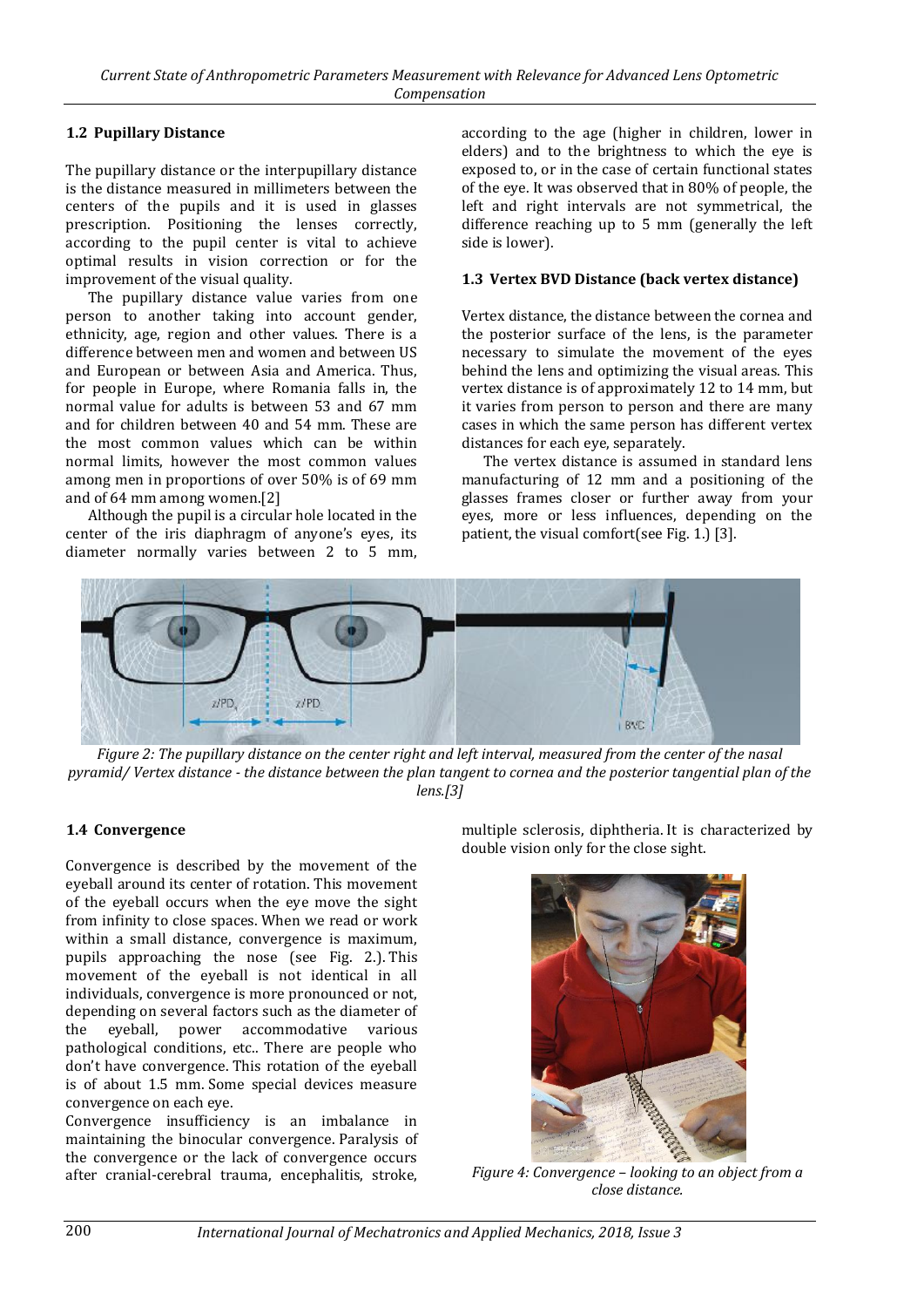# **2. Frame's Parameters**

The frame is very important and it is part of the visual system of the patient. The frame will be chosen according to physiognomy, to the material it is made of and depending on the lens that will be part of the assembly (see Fig. 3.). [3] The frame will be comfortable and must not slide off the face of the patient. For this there are taken into account the cheeks shape, the nose position, the eyebrows, and not least the eyes and ears position because there are fixed the support arms of the glasses frames.

In addition to the size and shape of the chosen frame, the parameters of the frame offer final details for a balance between the size and optical performance areas individualized visually and aesthetically. The variable height centering allows the selection of eyeglass frames of any size and allows the lens to be designed accordingly. A precise measurement of the inter-pupillary distance secures the visual area for the close sight.

In building of the customized progressive lenses there are taken into account all these design parameters and the following parameters for final positioning of the assembly.



*Figure 6: Constructive parameters of the glasses frame – front view [3].*

### **2.1 Curvature Angle of Frame**

This angle is described by the curvature radius of the two catches of the frame. For the glasses frames commonly used, this angle has little value between

0-15 degrees. The angle is greater for the frames used in sport or for protection, because it should cover a wider area and follow the shape of the face (see Fig. 4.).



*Figure 7: Thepantoscopic angle of the formed optical system / Curvature angle of the frame [3].*

#### **2.2 Pantoscopic Angle**

The pantoscopic angle is the angle determined by the frame plane to the perpendicular plane to the optical axis of the eye looking to infinity; this angle has the standard value of 8 arc-degrees. This parameter may vary depending on the frame and on the physioanatomical parameters of the patient.

# **3. Anthropometric Parameters**

According to the laws of nature, symmetry is a form of organization of inorganic and organic materials. But in the living beings and especially in the vertebrates, the body symmetry is not a constant.

In particular it was found that body shapes and especially human facial shapes are usually uneven this situation depends on the intrauterine position, vasculature and neurotroficity stimulation during the development period, hemispheric dominance that favors the skeleton and muscles of the dominant hemi-body.

#### **3.1 Standard facial parameters**

Although the slight facial asymmetry represent<br>natural situations, they are usually hard natural situations, they are usually hard perceptible. Even champions or world champions have small inequalities in terms of beauty of face shapes: uneven nostrils, small differences in the position of the ears, insert appendages, eye, etc..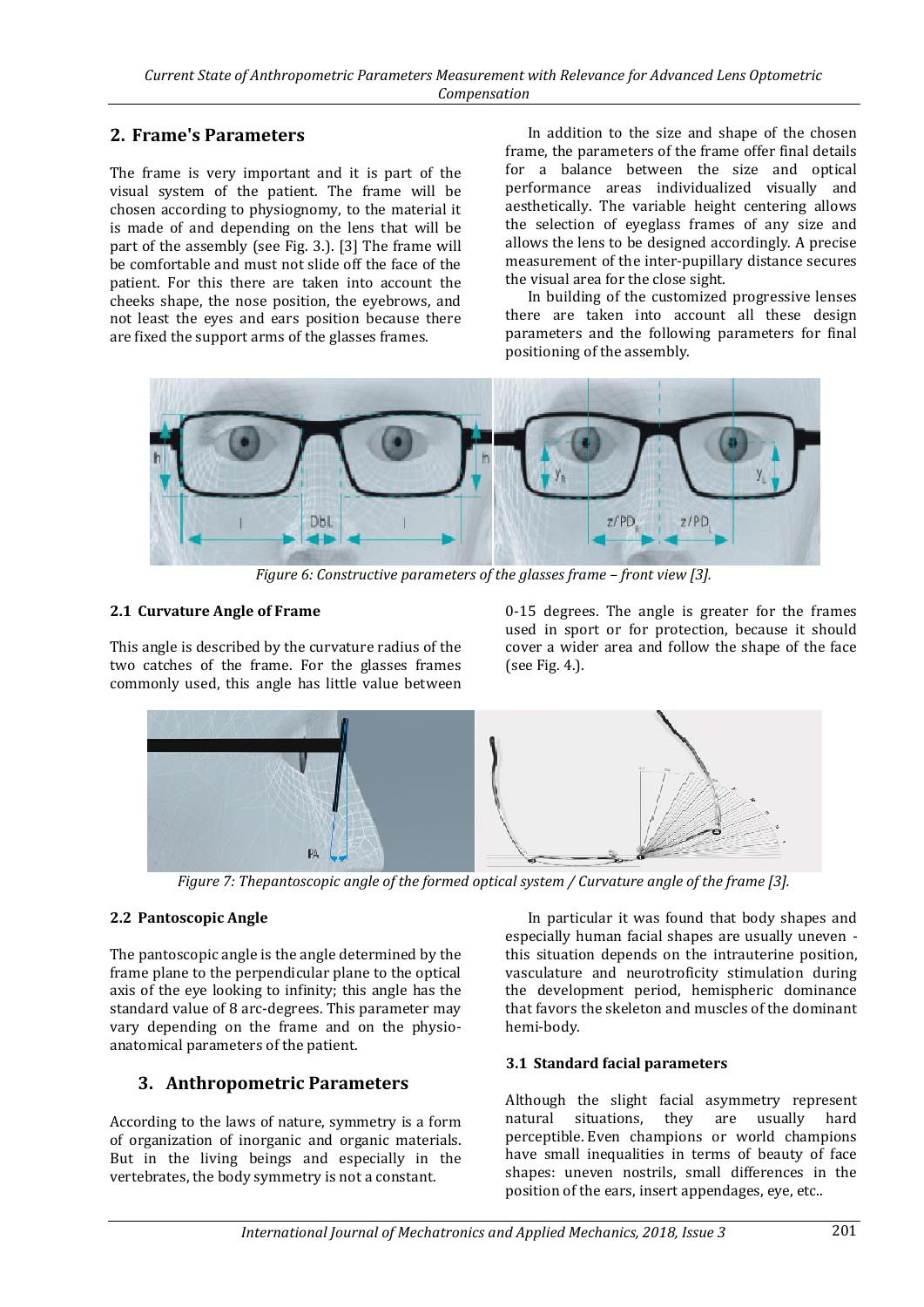The proportions between these characteristic dimensions, together with the color and facial figure, determine the individual physiognomy.

To accurately restore these proportions, there are used several anthropometric landmarks consisting in certain points, lines and planes located between the face and the figure limits (see Fig. 5.).



*Figure 8: Delimitation of the face and figure / Standard aspect ratio of the face and figure.[3] a-b-c = face; a-b-c-d = figure; a-b = inferior side of the face and of the figure; b-c = superior side of the face and middle side of the figure; c-d = superior side of the figure.*

#### **3.2 Facial asymmetry raises issues in construction of glasses lenses**

The facial asymmetries have neurological implications, genetic and neuro-vascular.

These syndromes are to be found both in adults and in childhood, puberty and adolescence. The neurologist knows the cranial nerve function and the autonomic nervous system, so he is the first who can determine the difference between anatomical and pathological variants. Anthropometric notes on facial abnormalities begin with standard measurements of the head and facial proportions, existing broad theories on normal and extreme faces to be framed in dysmorphia (see Fig. 6.).[4]



*Figure 9: Scheme of the normal territory and facial dysmorphia according to the anthropometric measures. S. Stengel Rutkowski – 1985 [4].*

In a classification commonly found in the medical literature, we find more than 100 craniofacial abnormalities marked by the morpho-anthropologic appearance, and among these there are described 25-28 with specific facial dysmorphia. Genetic facial abnormalities and embryonic malformations are clinically detected as facial cracks, atrophies or facial abnormalities or defects of the first pharyngeal mesoderm arch. Agenesis and dysgenesis of the branchial arches can affect the facial massif in whole or only on a half face. All these situations are facial asymmetries and defects. [4]

Septum deviations, the position in different planes of the eyeballs both vertically and horizontally, deformation of the cheeks, different positioning of the ears, are problematic in wearing a pair of glasses that leads to a special construction of the lens that takes into account all patient parameters.

### **4. Measurement Techniques of Anthropometric and Final Spectacles Parameters**

In time, it was wanted that the anthropometric parameter measurements of the patient to be as exact as possible. This means a very precise construction of glasses and of course maximum comfort for the wearer. It started out as a distant interpupillary ruler, then the measurements were made mechanically and digitally.

A more precise ruler is the one that measures pupil position in relation to the vertical plane of nose symmetry in the area of the frame of the eyeglass.

The user place the special cutting on the middle of ruler on the nose base and measure from the zero point to the center of the left pupil and then to the center of the right pupil.

Such measurements are necessary due to multiple measurement errors with simple ruler from pupil reading errors due to low contrast between pupil and iris, eye movements, oblique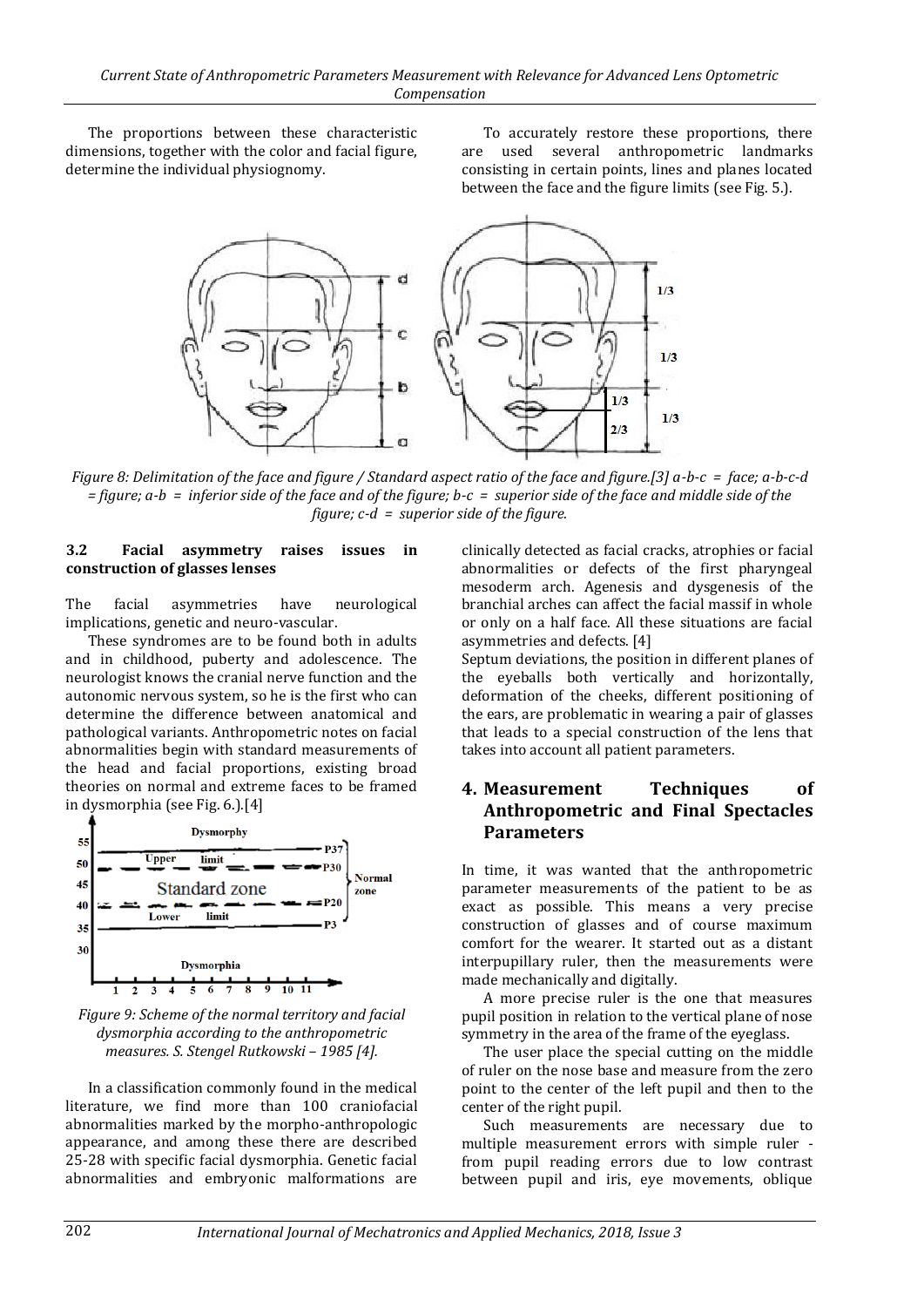reading and parallax error (removing it requires an eye to be covered by the patient and optometrist and open eye-to-open eye reading, which slows down the process and may cause problems for less wellmeaning patients, the elderly or the very young) to issues of poor communication between the patient and the optometrist, or to the fact that it is difficult to control the direction of the patient's eye and the distance to the target (see Fig. 7.).[5].



*Figure 10: Measurement ruler for the pupillary distance / Special ruler for measuring pupil distance on left and right intervals [5].*

With pupilometer is possible to solve the problem of distance to the target and the measurements are made for each eye, but it remains the problem of patient cooperation (it has fewer opportunities to distort the measurement but still exists). It is necessary to directly contact the device with the face of the patient but, most importantly, the measurements are made in a forced state (by aligning the sight on a target in the device and having the right head), which may differ from its natural state of sight. At the same time, it is not possible to measure the positions in relation to the frame, which is very important both for the reduction of the errors in the calculation of the lenses but also because the conditions of the look change as the transition from the unobstructed look to the look in the compensating conditions and the glass eye.

Technology has advanced rapidly so precise devices have been built that can measure all the necessary parameters (see Fig. 8.) for personalized progressive lenses by taking photos.



*Figure 11: Individual parameters of the patient, inclusive of the selected frame [3].*

All these individual parameters are used in the construction of the progressive lens in order to personalize it: interpupillary distance in the range, the vertex distance ,pantoscopic angle , the

convergence of each eye , radius of curvature of the frame, the height of installation, nasal bridge.

Measurements are made with a device that comprises specially designed software, processing images of patiente face with spectacles (see Fig. 9.).



*Figure 12: EYE FIT mobile device to determine the individual parameters [6].*

Very important for making measurements is the frame clamp device, which has three markers positioned so that all measurements are calculated in relation to their layout.

The device is made of carbon and has 9 grams, making it easy not to change the position of the eyeglass frame it is catching. All dimensional and constructional and guiding angles of the device are known and will be part of the calculation of the measurements to be run by the software. It is very important to grip and position the device with the three guides, over the frame of the glasses chosen by the patient. Positioning is done taking into account that the marker in the center is exactly half the face and the selected frame. The device is required to build a correct position of the coordinate system in which the measurements are made and to establish image correction parameters. Without markers it is not possible to correctly determine the coefficients of the passage matrices from units in pixels to units in mm in space.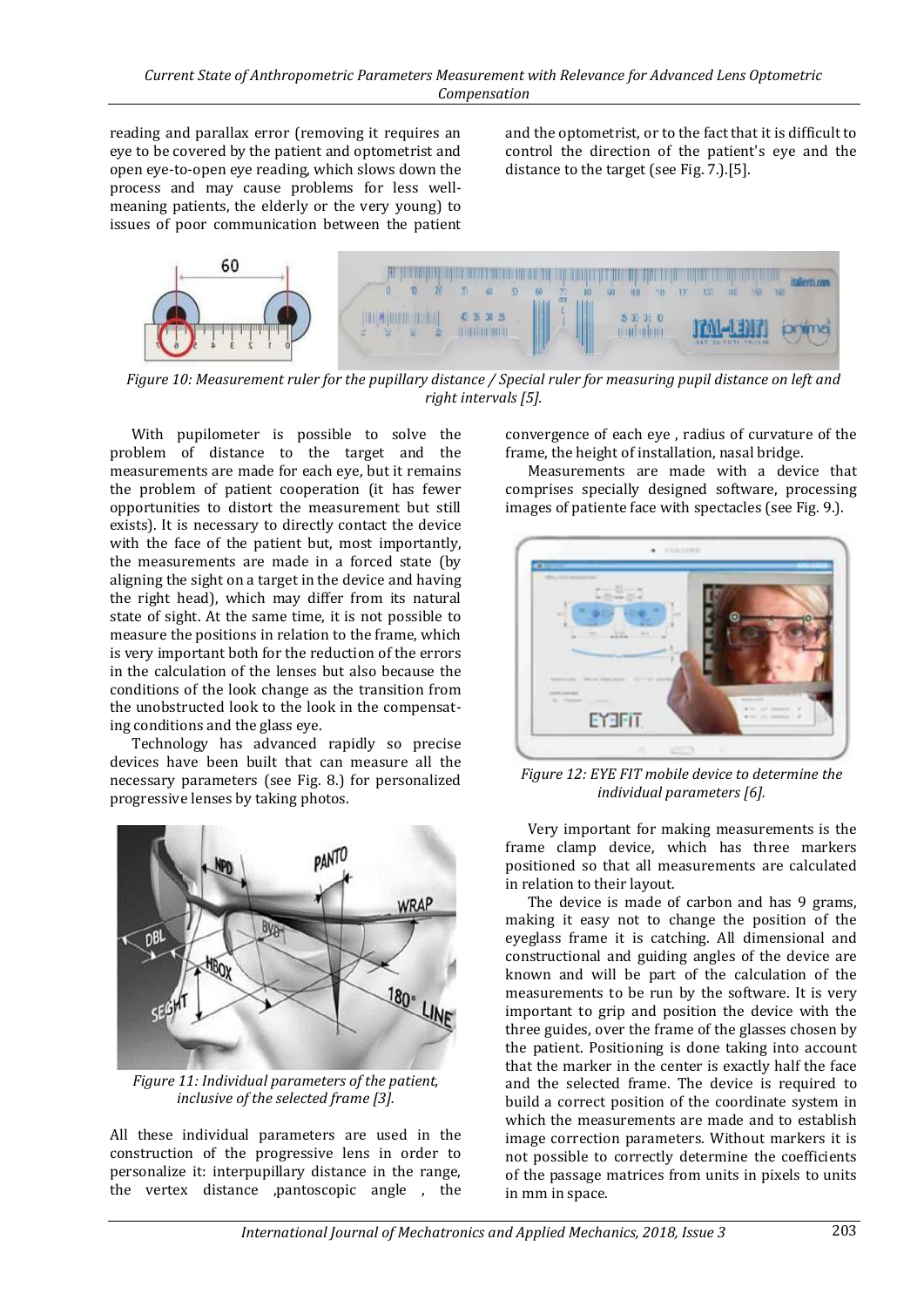Once the marker device has been correctly mounted on the eyeglass frame, the patient's pictures are taken(see Fig. 10.). The first picture is performed in front of the patient with his eyes in the tabletop room so that he can calculate the pupil distance to infinity for each interval. This also results in lens mounting height, eyeglass frame dimensions and nasal bridge size. There are two pictures in the profile, with the patient's eyes towards infinity, pictures that determine the frame pantoscopic angle, the frame curvature and the vertex distance for each eye. The last picture will be taken with the patient in close proximity to the tablet room to measure the following parameters: convergence on each eye and lens read position.

The software that runs on such a device is constructed to recognize numerous pixels forming the picture to turn the unit of measurement in mm. The precision of measurements made with these devices is in terms of tenths of mm. After the patient was photographed, the EYE FIT program runs the received data and as a result we have all the patient measurements of the parameters and of the chosen frame parameters in order to build an ultrapersonalized progressive lens.



*Figure 13: Example of images captured during measurement with EYE FYT - individual parameters – far sight and close sight measurements*



*Figure 14: Example of close-sight individual parameters with EYEFYT after processing images*



*Figure 15: Example of measurements of the individual parameters measured by EYE FIT. Reading distance; Dip =interpupillary distance; MpD = interpupillary distance for the right eye; MpS = interpupillary distance for the left eye; Vx = vertex distance (from the cornea to the lens); HD, HS = The distance from the pupil to the tangent in the lens; BH = Height of the frame; BL = Frame length; Br = bridge; UP = pantoscopic angle; UC =frame angle of curvature*